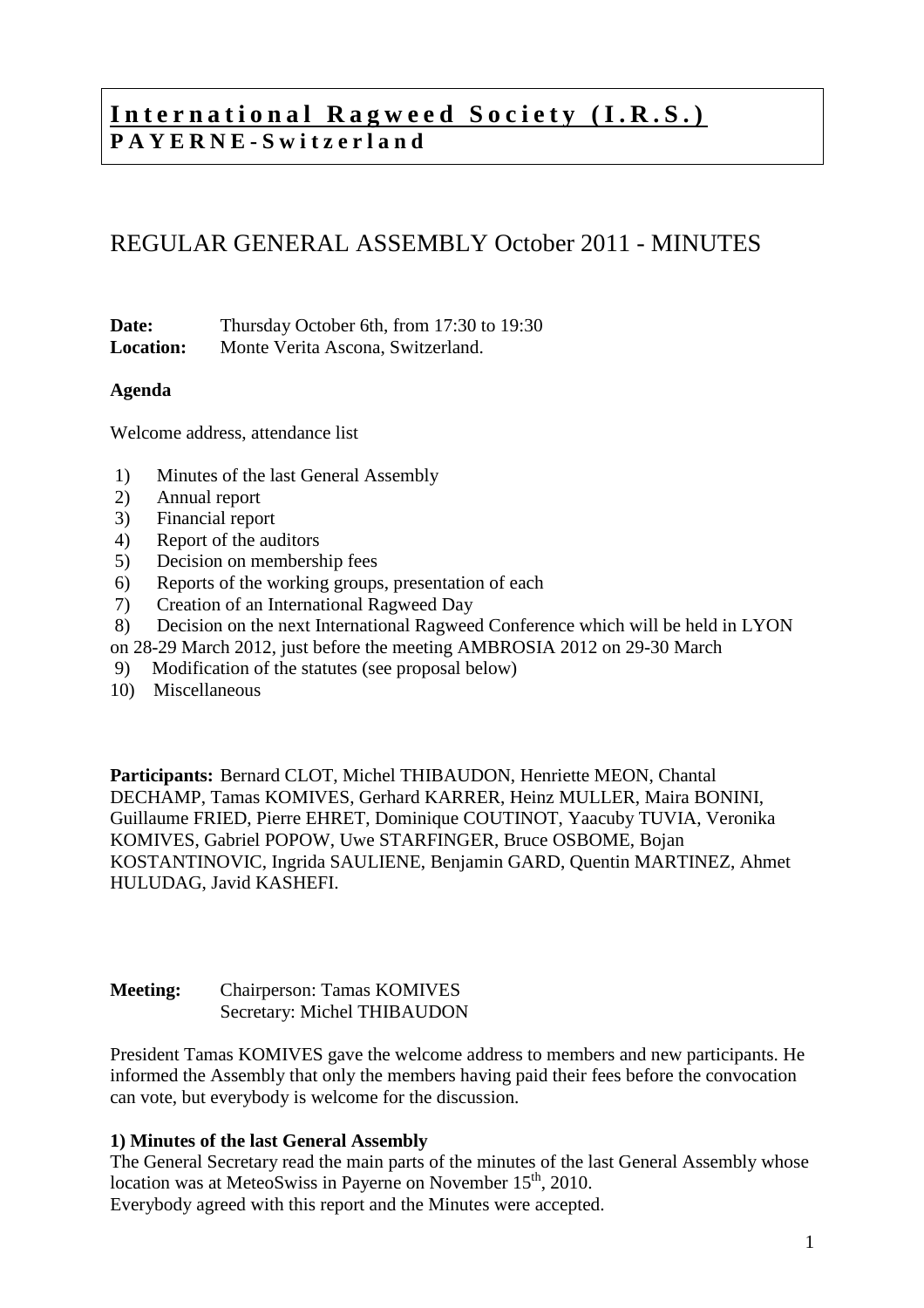## **2) Report of the President**

2011 was a rich year only for the dissemination about ragweed in different scientific conferences. There was one in Honolulu, Hawai, one International conference on agrienvironmental pollution with a ragweed session (Budapest, Hungary) and the actual meeting about invasive plant in Ascona.

The President urged the heads of Working Groups to be more active and he will ask them to write progress reports and present them at the next International Ragweed Congress in Lyon in 2012.

The president thanked Uwe Starfinger for his excellent work about spread and control of ragweed.

### **3) And 4) Report of the Treasurer**

C. Bohren, who could not attend the General Assembly informed us that IRS has 29 members who have paid their fees for 2010. The accounts being so simple in this first year, with no expenses, it was not necessary to contact the auditors. It will be done next year.

## **5) Decision on membership fees**

The members thought that it was not necessary to modify the fees for 2012; the amounts are 10 euro for individual members, 5 euro (50% reduction) for students and retired persons, and 100 euro for institutional members. There is still only one institutional member which is Conseil General du Rhône. C. Bohren will send the call for 2011-2012 fees before the end of 2011.

## **6) Reports of the Working Groups**

Bernard Clot listed the different WGs, and indicated that the members were more active individually than for the WG.

Michel Thibaudon presented the reports he received from Italy (Maira Bonini) and France (RNSA): these presentations will be on the website of IRS.

Chantal Dechamp proposed a new WG about the pollen flux method on the ground surface. Bernard Clot proposed to include this as a subgroup of the pollen monitoring WG. Every member approved this proposal.

# **7) International Ragweed Day**

Tamas Komives presented his idea to create an international day about ragweed. The main goals are to disseminate information at every level from the politicians to the general public necessary to promote the control of ragweed.

It was proposed that each continent should have its own ragweed day, such as European Ragweed Day, etc. During the last Committee Meeting, the decision was to propose the first Saturday of summer as ragweed day. For 2012, it will be June 23<sup>rd</sup>.

Every country must promote this ragweed day using the name they prefer as Ambrosia Day and so on. The first communication will be done by the President then one correspondent of every country will have to disseminate the communication in his country.

### **8) International Ragweed Conference**

Tamas Komives confirmed the date and location of the next International Ragweed Conference. Michel Thibaudon explained that this congress will be In Lyon (France), during 1,5 day on March  $28<sup>th</sup>$  and  $29<sup>th</sup>$  2012. The location will be in a university in the centre of Lyon. The congress organised by French ragweed observatory will be also in Lyon in March  $29<sup>th</sup>$  afternoon and  $30<sup>th</sup>$ . Quentin Martinez presented this congress and gives to us specific flyer.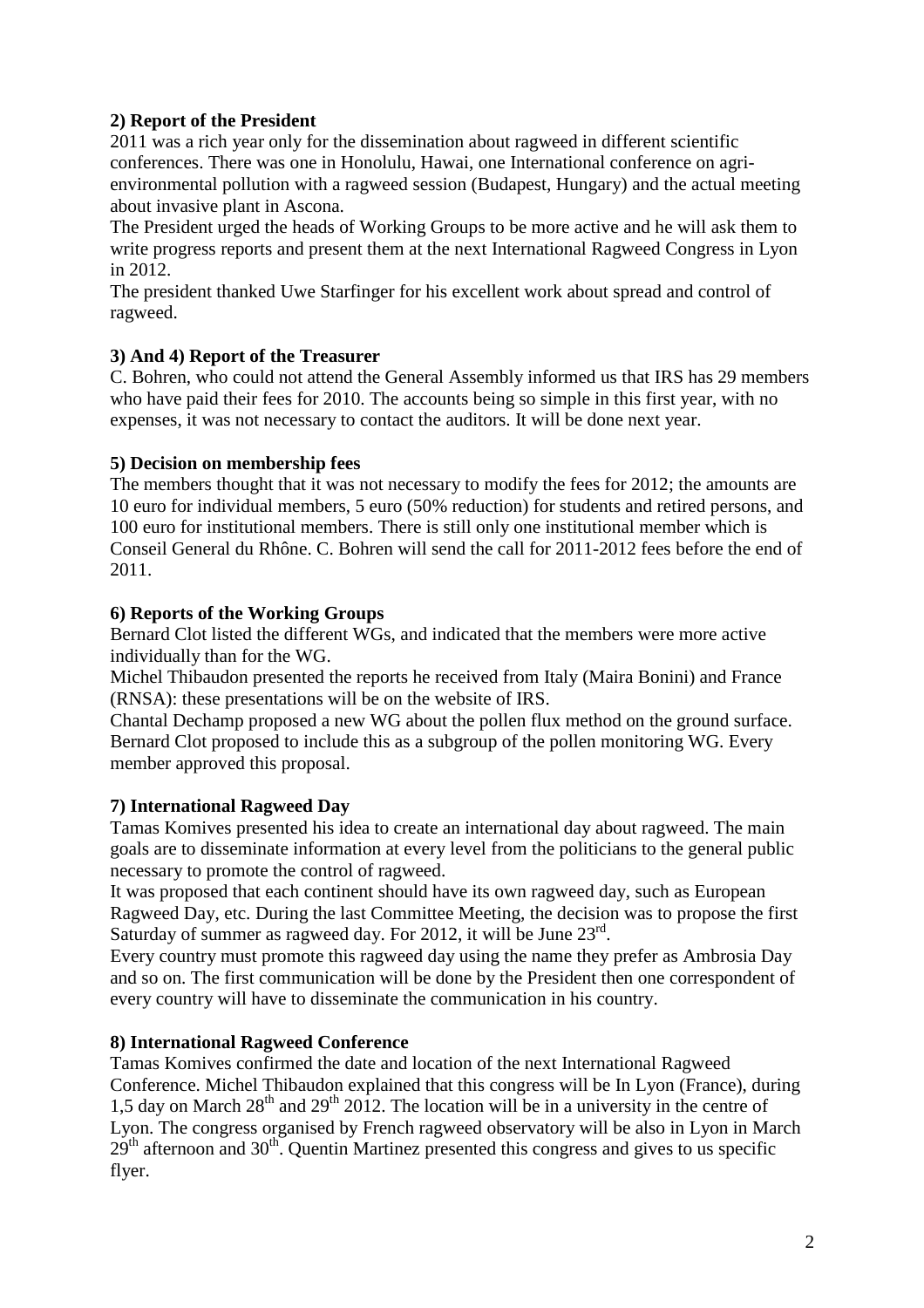Tamas Komives inform that during IRC only scientific work must be presented, we would like to have 20-25 communications and 20-25 posters. WGs must present their main work during this congress. It is discussed about the possibility to publish the communication in an international scientific journal.

Chantal Dechamp proposed the journal of AFEDA International Ragweed, Bruno Chauvel sent another proposal. Tamas Komives will examine the different possibilities and will make a decision about this point.

Michel Thibaudon presents a provisional budget. With the fix costs and the cots per person it is necessary to propose a registration fee of 150 euro. Ambrosia 2012 will be at 50 euro because there is financial support. In case of double registration, IRC will accept 140 euro and we hope that Ambrosia 2012 will accept 40 or 45 euro.

For IRC we need to have more than 40 participants with payment. If there is more and positive results, IRC will reimburse for instance one night of hotel.

Bernard Clot thinks that it is necessary to propose a subtitle for this congress, "Scientific basis, knowledge" and "Scientific knowledge approach" were proposed. The President will inform the members about the choice which will be done with a specific flyer. Michel Thibaudon shows a proposal a flyer which will be corrected and completed by Bernard Clot and Tamas Komives.

This Flyer will be sent before November 5<sup>th</sup> the two deadlines were decided:

December  $15<sup>th</sup>$  for the title of the communication or poster and the name of the main author

January  $15<sup>th</sup>$  for the complete abstract.

Tamas Komives hoped that this congress will be a success but we all need to work hard to achieve this goal. We have to spread the news about this meeting and invite participants.

### **9) Modifications of the statutes**

Bernard Clot presented the old and the new versions of the Statutes and indicated that the main goal was to organize a general assembly every two years. But nothing prevents to have extraordinary assemblies during this period.

Here are the old and new versions of the two articles of the Statutes which were involved in this proposal

[OLD] 10.The General Assembly

The General Assembly is the supreme body of the Association. It is open to all members. The Regular General Assembly shall meet **every year** and normally this would coincide with the International Ragweed Conference or, on years when this Conference does not take place, with a congress which topic is related to ragweed.

19. Date of adoption

These Statutes have been adopted by the constituting Assembly on 02.10.2009, and came into force on the same date.

#### [NEW] 10.The General Assembly

The General Assembly is the supreme body of the Association. It is open to all members. The Regular General Assembly shall meet **every two years** and normally this would coincide with the International Ragweed Conference or, on years when this Conference does not take place, with a congress which topic is related to ragweed.

#### 19. Date of adoption

These Statutes have been adopted by the constituting Assembly on 02.10.2009, **modified by the General Assembly on 06.10.2011**, and came into force on the same date.

The President approved this proposal and proposed the vote: Against: 1 Abstention: 0 In favour: 10 The modification of the articles 10 and 19 are accepted.